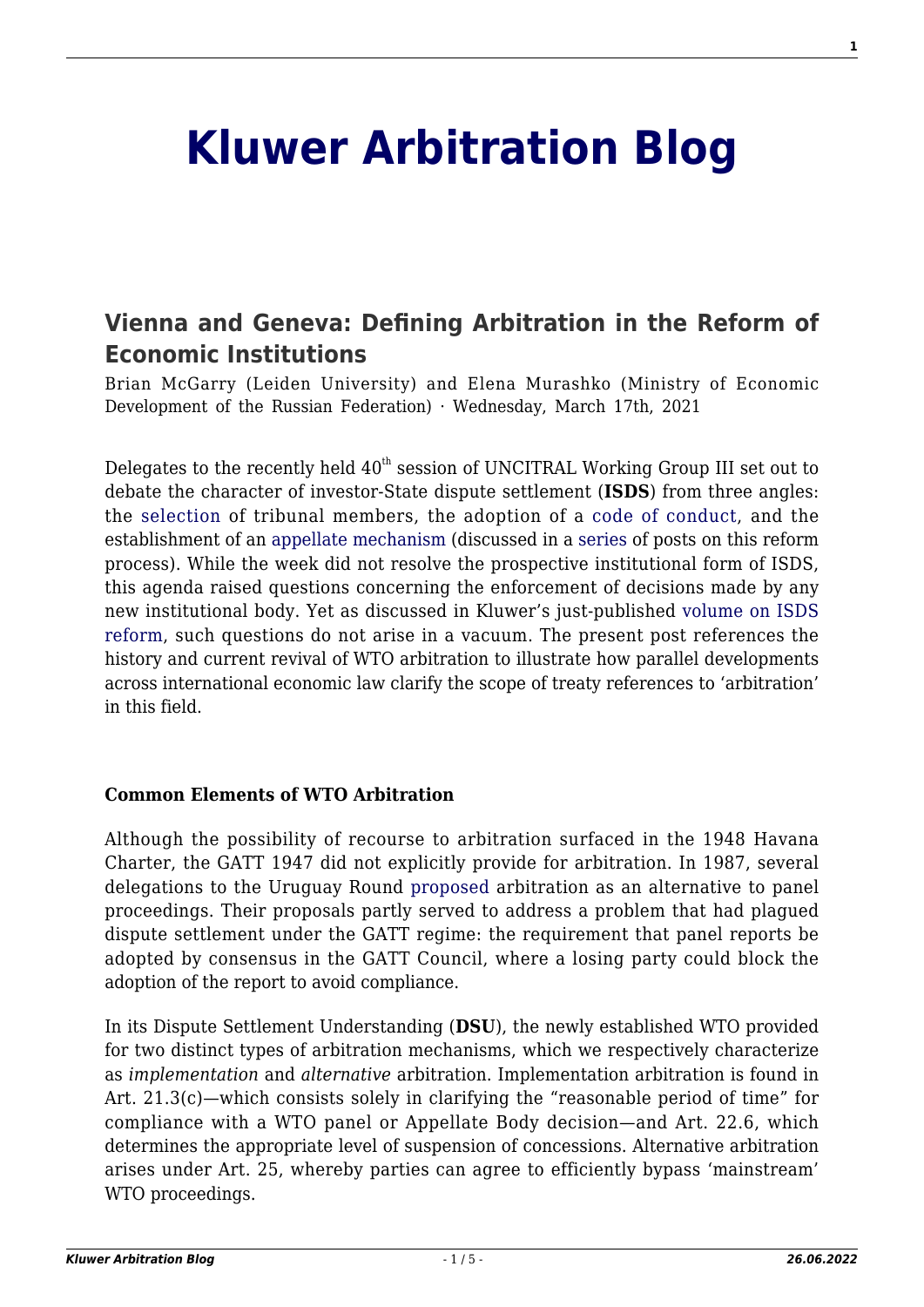Delegations during the Uruguay Round characterized these diverse types of arbitration principally in terms of their expeditious objective. During negotiations, the US had initially [proposed](https://docs.wto.org/gattdocs/q/UR/GNGNG13/W6.PDF) arbitration "as an alternative means of dispute settlement for defined classes of cases, or by prior agreement of the disputing parties on an ad hoc basis", and where "[the] arbitrators' decision would not require approval by the GATT Council". The discussions among delegations demonstrated uncertainty as to how arbitration was structurally distinguishable from the panel procedure, and thus as to its place within the GATT system. Beyond sharing an interest in rapidly resolving discretely defined issues, delegations thus deliberately avoided providing further detail regarding the character of arbitration. This explains the skeletal drafting of DSU Art. 25, as well as States' consensus on the "need for [rapid completion](https://docs.wto.org/gattdocs/q/UR/GNGNG13/W43.PDF) of the dispute settlement process, including implementation" under Arts. 21.3(c) and 22.6.

The other element of arbitration that can be inferred from its consideration and subsequent ratification by 164 WTO members is a requirement of consent to a binding settlement. Both implementation and alternative arbitration under the DSU result in binding decisions, and compliance with these decisions remains subject to WTO institutional oversight. While implementation arbitration is often described as [sui](https://archive-ouverte.unige.ch/unige:42318) [generis](https://archive-ouverte.unige.ch/unige:42318), unilaterally instituted arbitration under DSU Arts. 21.3(c) or 22.6 is nonetheless consensual in light of members' treaty-based consent to the prospect of 'incidental' proceedings arising during cases.

#### **Distinguishing Features and Resurgence**

By contrast, aspects of party autonomy often taken for granted in arbitration did not survive the Uruguay Round. While the choice of arbitrators under DSU Art. 25 was left to the parties, Art. 21(3)(c) arbitrations leave this choice to the WTO Director-General [in practice,](https://www.wto.org/english/tratop_e/dispu_e/arbitrations_e.htm) and Art. 22.6 arbitrations are conducted by the originally constituted panel when available. This diverged from the view of the GATT Secretariat, which suggested [defining arbitration](https://docs.wto.org/gattdocs/q/UR/GNGNG13/W20.PDF) as "the process of resolving disputes on the basis of respect for law through decisions binding upon the disputant parties by arbitrators *appointed by the parties* to hear a particular case submitted by the parties".

WTO arbitration also provides no quarter to other common conceptions of party autonomy in arbitration. While DSU Art. 25 envisaged that members would be free to block the intervention of third parties in their arbitration, Art. 21(3)(c) and 22.6 arbitrators have found an implied power to admit third-party participation in these proceedings (see e.g., [para 7\).](https://docs.wto.org/dol2fe/Pages/SS/directdoc.aspx?filename=Q:/WT/DS/26ARB.pdf&Open=True) Each model also differs in terms of the requirement of party consent to the determination of arbitral procedures, and the possibility for parties to mutually adjust the scope of issues addressed in the award.

Today, implementation arbitration is a [standard feature](https://www.wto.org/english/tratop_e/dispu_e/dispustats_e.htm#sus_obl) of WTO proceedings. While alternative arbitration has been instituted in only [one case](https://docs.wto.org/dol2fe/Pages/SS/directdoc.aspx?filename=Q:/WT/DS/160ARB25-1.pdf&Open=True) thus far, the [de facto](http://arbitrationblog.kluwerarbitration.com/2020/05/14/arbitration-in-the-wto-changing-regimes-under-the-new-multi-party-interim-appeal-arbitration-arrangement/) [demise](http://arbitrationblog.kluwerarbitration.com/2020/05/14/arbitration-in-the-wto-changing-regimes-under-the-new-multi-party-interim-appeal-arbitration-arrangement/) of the Appellate Body in December 2019 has infused Art. 25 with new blood. To avoid an 'appeal into the void', several WTO members concluded the Multi-Party Interim Arbitration Arrangement (**MPIA**), which became available to 24 members upon constituting a [pool of arbitrators](https://docs.wto.org/dol2fe/Pages/SS/directdoc.aspx?filename=q:/Jobs/DSB/1A12S5.pdf&Open=True) in July 2020. This arrangement is based on DSU **2**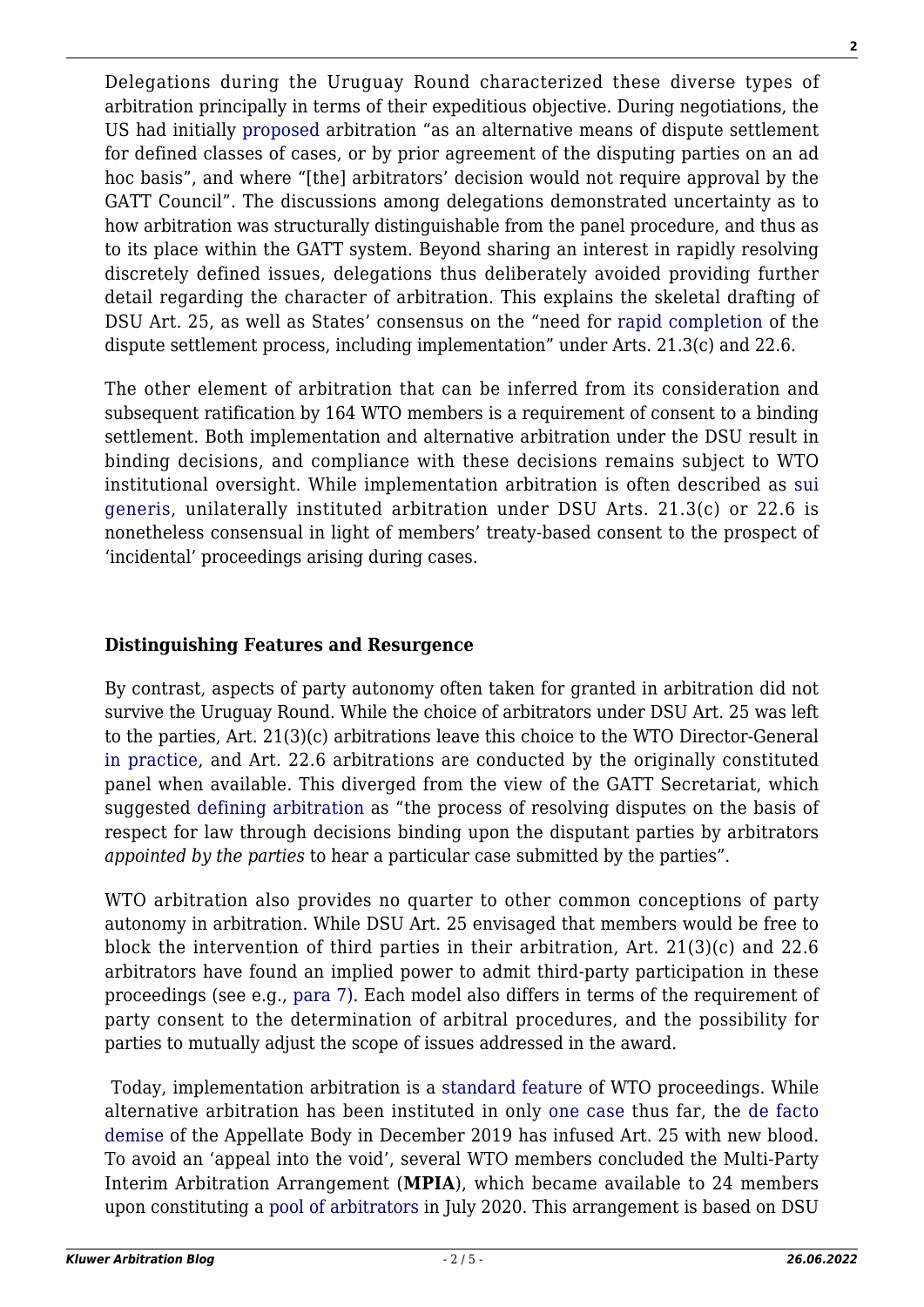Art. 25, yet its [first proponents](https://docs.wto.org/dol2fe/Pages/FE_Search/FE_S_S009-DP.aspx?language=E&CatalogueIdList=255924,255903,255904,255915,255914,255923,255917,255927,255921,255888,255889,255891,255892,255894,255887,255890,255893,255884,255885,255886,255895,255896,255897,255898,255899,255900,255901,255902,255905,255906,255907,255908,255910,255909,255911,255922,255926,255925,255868,255876,255864,255866,255865,255877,255882,255881,255879,255880,255883,255869&CurrentCatalogueIdIndex=48&FullTextHash=371857150&HasEnglishRecord=True&HasFrenchRecord=False&HasSpanishRecord=False) aimed to replicate "as closely as possible all substantive and procedural aspects as well as the practice of Appellate Review".

[Four disputes](https://ielp.worldtradelaw.net/2020/07/the-fourth-mpia-case.html) are currently notified under the MPIA. Additionally, some WTO members have reached bilateral agreements outside of the MPIA. Through these agreements, either member can unilaterally appeal a given panel report—or an implementation decision reached under [Art. 21](https://docs.wto.org/dol2fe/Pages/SS/directdoc.aspx?filename=q:/WT/DS/529-18.pdf&Open=True)—to Art. 25 arbitration.

## **Harmonization in ISDS Context**

If the UNCITRAL ISDS reform process concludes by establishing an institutional body lacking a self-contained compliance regime, this would be expected to raise questions before asset-State courts as to whether such decisions are subject to enforcement under the 1958 New York Convention (**NYC**). Some of these arguments may concern whether such decisions are 'foreign' awards within the meaning of that treaty. On this point, State courts have found that 'a-national' decisions (i.e., those rendered in institutional forums lacking a domestic *lex arbitri*) satisfy this requirement under NYC Art. I(1) (see paras [58–64\)](https://www.uncitral.org/pdf/english/texts/arbitration/NY-conv/2016_Guide_on_the_Convention.pdf). As the UNCITRAL Secretariat suggested in [November](https://undocs.org/Home/Mobile?FinalSymbol=A%2FCN.9%2FWG.III%2FWP.202&Language=E&DeviceType=Desktop) [2020](https://undocs.org/Home/Mobile?FinalSymbol=A%2FCN.9%2FWG.III%2FWP.202&Language=E&DeviceType=Desktop), a new institutional body can also satisfy the 'arbitral' requirement of NYC Art. I(2), which expressly covers awards rendered by 'permanent arbitral bodies'.

Some may question whether parties submit to an investment court through an 'agreement in writing'—a requirement for enforcement under NYC Art. II(1). An institutional body to which the parties do not directly consent, or which they may be legally required to use, differs from traditional depictions of arbitration as arising from an agreement made directly between disputing parties. Yet many international investment agreements confirm that arbitration without privity (i.e., the investor's acceptance, by initiating proceedings, of the host State's treaty-based offer to arbitrate) satisfies this requirement under the NYC. Some State courts have recognized this as well in NYC enforcement proceedings regarding non-ICSID investment awards (see e.g., [para. 32](https://jusmundi.com/en/document/decision/en-occidental-exploration-and-production-company-v-republic-of-ecuador-i-non-justiciability-of-challenge-to-arbitral-award-appeal-court-friday-9th-september-2005#decision_1274) and [pp. 72–73](https://newyorkconvention1958.org/index.php?lvl=notice_display&id=1212&opac_view=6)).

These conclusions are borne out in the practice of institutions with structural similarities to a prospective global investment court. On the question of 'foreign'-ness, Egyptian courts have [characterized](https://jusmundi.com/en/document/decision/en-mohamed-abdulmohsen-al-kharafi-sons-co-v-libya-and-others-judgment-of-the-cairo-court-of-appeal-unofficial-english-translation-wednesday-3rd-june-2020#decision_11421) the Arab Investment Court (seated in Cairo) as "not related to the national procedural systems including any national arbitration system". In the specific context of NYC enforcement, US courts have found that decisions of the Iran-US Claims Tribunal (**IUSCT**) [satisfy](https://newyorkconvention1958.org/index.php?lvl=notice_display&id=1153) the requirement of an 'agreement in writing'. While English courts have questioned whether the IUSCT's constitutive treaty meets this threshold, they consider that the act of filing a claim in that forum [cures](https://newyorkconvention1958.org/index.php?lvl=notice_display&id=1183&opac_view=6) any such shortcomings.

This broader institutional context mirrors the same conclusions that emerge from WTO arbitration. A shift to a more institutionalized ISDS model retains the universal requirement of parties' consent to a binding decision. Each of the above forums serve the objective of providing more expeditious dispute resolution than available alternatives: ISDS proceedings would be expected to remain more efficient than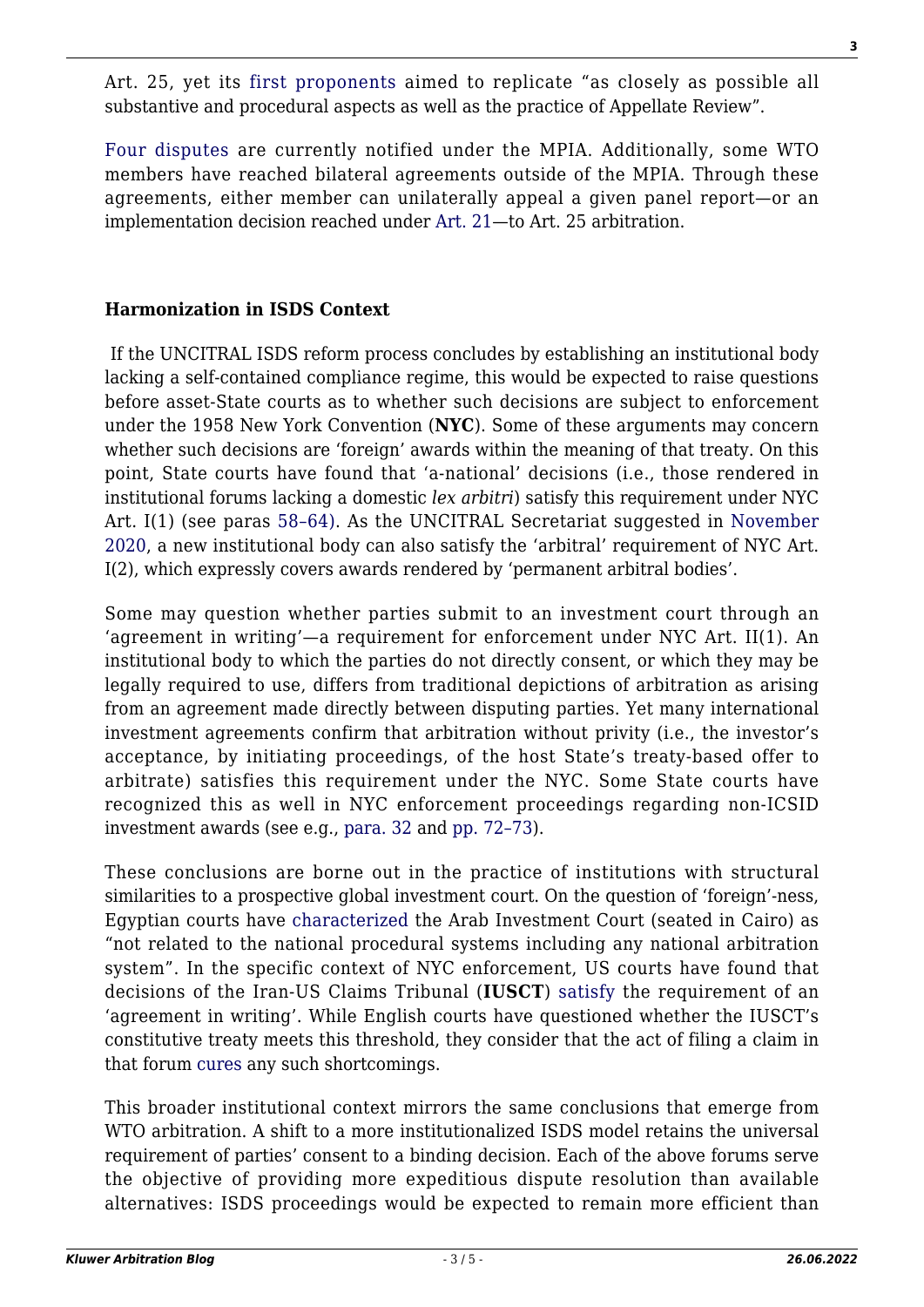domestic trials and appeals, and the various types of WTO arbitration are faster than default DSU mechanisms, or the endless negotiation of implementation. Though parties challenging the enforcement of IUSCT decisions have not directly questioned investors' lack of control in selecting Tribunal members, WTO arbitration illustrates that States do not consider party autonomy in appointment and procedural matters to be *sine qua non* conditions for ascribing 'arbitral' character to a mechanism or legal decision.

### **Conclusion**

Viewed as a relevant context for treaty interpretation, the most widely ratified economic conventions reflect a continuum of understanding as to the core terms of international arbitration. Through this history, we see that the arbitral character of an award does not arise from parties' choice of procedure or arbitrators. Rather, as the UNCITRAL Secretariat noted on the prospect of combining annulment and appellate structures, such complexity 'might run contrary to the objectives of [finality and](https://undocs.org/Home/Mobile?FinalSymbol=A%2FCN.9%2FWG.III%2FWP.202&Language=E&DeviceType=Desktop) [efficiency'](https://undocs.org/Home/Mobile?FinalSymbol=A%2FCN.9%2FWG.III%2FWP.202&Language=E&DeviceType=Desktop) inherent in arbitration. Crossing the Alps between Vienna and Geneva,

these two elements bind the  $21<sup>st</sup>$  century reform of  $20<sup>th</sup>$  century economic dispute settlement.

*The views expressed herein are solely those of the authors and should not be attributed to any organization with which they are affiliated.*

*To make sure you do not miss out on regular updates from the Kluwer Arbitration Blog, please subscribe [here](http://arbitrationblog.kluwerarbitration.com/newsletter/). To submit a proposal for a blog post, please consult our [Editorial Guidelines.](http://arbitrationblog.kluwerarbitration.com/editorial-guidelines/)*

#### **Profile Navigator and Relationship Indicator**

Offers 6,200+ data-driven arbitrator, expert witness and counsel profiles and the ability to explore relationships of 13,500+ arbitration practitioners and experts for potential conflicts of interest.

[Learn how](https://www.wolterskluwer.com/en/solutions/kluwerarbitration/practiceplus?utm_source=arbitrationblog&utm_medium=articleCTA&utm_campaign=article-banner) **[Kluwer Arbitration Practice Plus](https://www.wolterskluwer.com/en/solutions/kluwerarbitration/practiceplus?utm_source=arbitrationblog&utm_medium=articleCTA&utm_campaign=article-banner)** [can support you.](https://www.wolterskluwer.com/en/solutions/kluwerarbitration/practiceplus?utm_source=arbitrationblog&utm_medium=articleCTA&utm_campaign=article-banner)